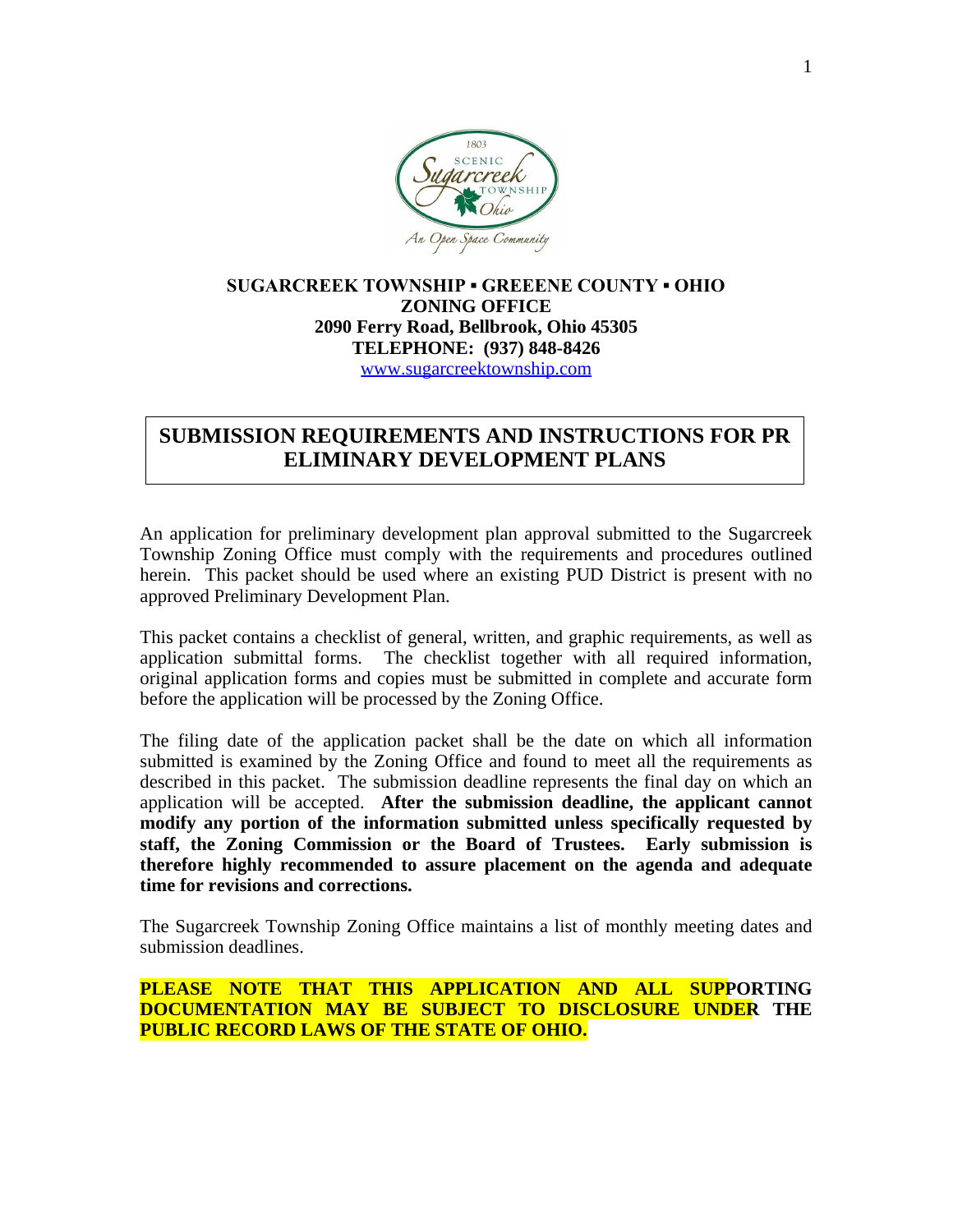## SUBMISSION REQUIREMENTS FOR PRELMINARY DEVELOPMENT PLANS

### **FOR SUGARCREEK TOWNSHIP ZONING OFFICE USE ONLY:**

CASE #:  $DATE RECEIVED:$ 

#### **1. GENERAL REQUIREMENTS**

Incomplete of inaccurate applications will not be accepted for processing or be placed on the agenda.

| <b>PRE-APPLICATION MEETING</b> | DATE: |
|--------------------------------|-------|
|                                | TIMF  |

The applicant is required to present the concept of the proposed map amendment to the Zoning Office and to obtain and discuss the overall application process before submitting the application packet. Please call (937) 848-8426 to schedule an appointment. There will be no assurance at any time, implicitly or otherwise, regarding final staff review to the Commission about this application.

#### 1.2 **SUBMISSION DATE DATE:** / /

#### For Greene County Planning Commission in the month of \_\_\_\_\_\_\_\_\_\_\_\_\_\_\_\_\_\_.

The application packet must be submitted to the Sugarcreek Township Zoning Office in person, no later than the SUBMISSION DEADLINE. Prior to submitting the application packet and necessary information, the applicant should revise proposed plans and/or zoning plat as advised by the Zoning Office. After the submission deadline, the applicant cannot modify any portion of the information submitted unless specifically requested by staff, the Zoning Commission or the Board of Trustees. Early submission is recommended to assure placement on the agenda and adequate time for revisions and corrections. **Incomplete or inaccurate applications will not be accepted for processing or be placed on the agenda for any hearings or meetings.**

#### \_\_\_\_\_1.3 **APPLICATION FEE \$750**

An application for a preliminary development plan shall be accompanied by a nonrefundable fee to cover the costs of holding the public hearing thereon, including personnel costs, advertising and legal notices as required by law or otherwise in connection with said amendment. Please make checks payable to Sugarcreek Township.

Preliminary development plan cancellations must be submitted in writing to the Zoning Office. **There shall be no refund or part thereof once public notice has been given.**

## **2. WRITTEN REQUIREMENTS**

\_\_\_\_\_2.1 **METES AND BOUNDS LEGAL DESCRIPTION**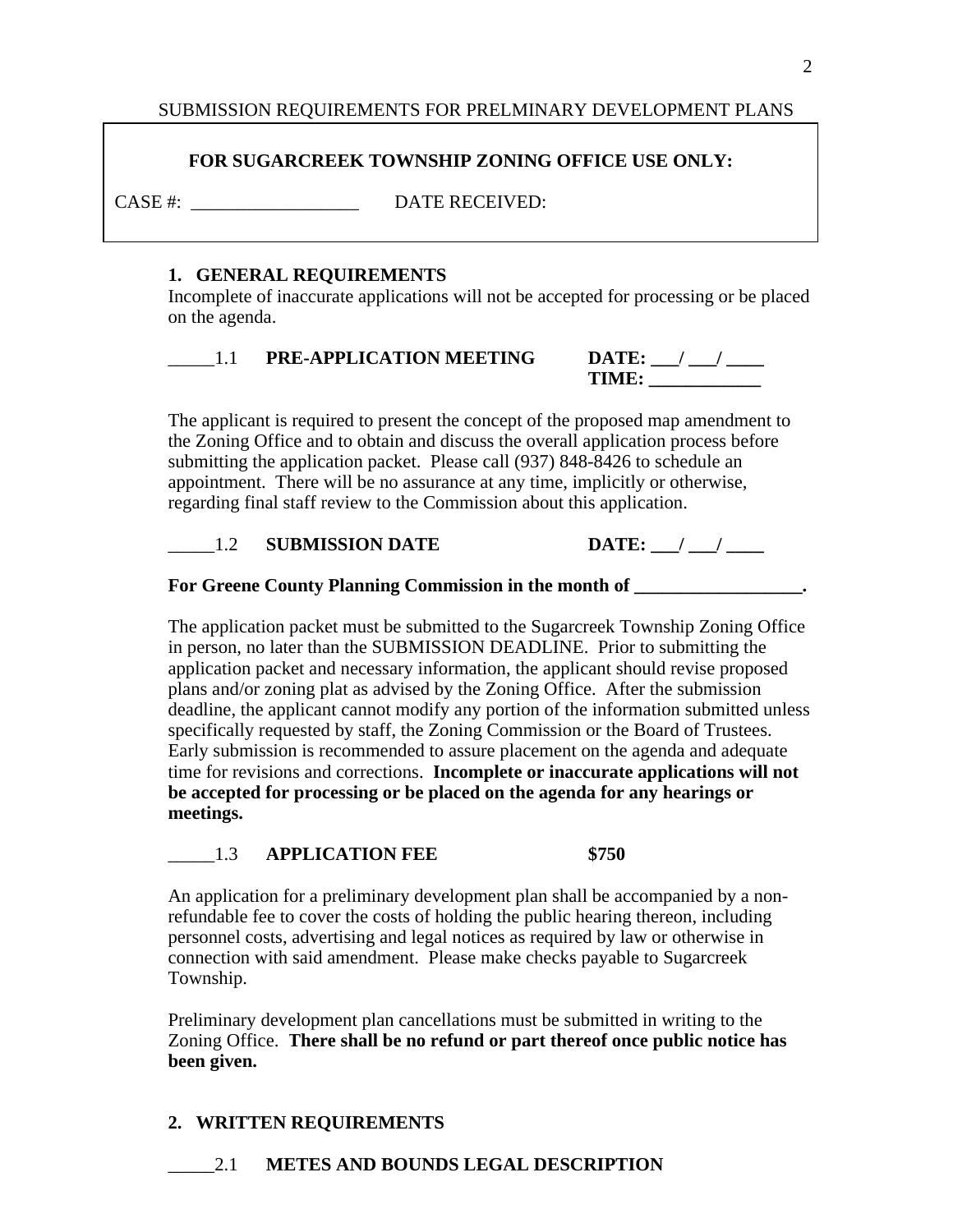Submit on a single  $8^{1/2}$ " x 11" paper the following information:

- A. a metes and bounds description of the subject site;
- B. the amount of area contained within the site; and
- C. a statement, signed by a registered surveyor, certifying that the description of the property proposed to be rezoned, is a complete, proper and legal description thereof.

## \_\_\_\_\_2.2 **PROPERTY DEED**

Submit one copy of the deed to the subject property as filed in the Greene County Recorder's Office.

#### \_\_\_\_\_2.3 **PREVIOUS ACTION INFORMATION**

Submit one copy of all resolutions and minutes of previous zoning meetings and hearings involving the original approval of the zone amendment to a PUD District and any previously approved preliminary development plans.

#### \_\_\_\_\_2.4 **ADJACENT PROPERY OWNERS LIST**

Submit one typewritten list containing the names, tax mailing addresses and parcel numbers of all parcels within one thousand (1000) feet of the subject site and submit two additional copies of the list on mailing labels

.

## \_\_\_\_\_2.5 **PRELIMINARY DEVELOPMENT PLAN APPLICATION FORM**

Complete and submit the original Map Amendment Application form (provided in this packet).

#### \_\_\_\_\_2.6 **PROPERTY OWNER'S AFFIDAVIT**

Complete and submit the original Affidavit (provided).

## \_\_\_\_\_2.7 **CHECKLIST OF REQUIREMENTS**

**Submit this checklist fully completed.**

#### **3. GRAPHIC REQUIREMENTS**

#### **\_\_\_\_\_**3.1 **PRELIMINARY DEVELOPMENT PLAN**

Submit sixteen (16) **folded** copies of the Preliminary Development Plan at a scale of one hundred (100) feet to the inch or larger (unless otherwise approved by the Zoning Compliance Officer) containing the following information:

> \_\_\_ A. name of project, date, scale, north arrow (north shall be top of plan), total number of sheets and sheet number;

B. name and title of applicant, present owner, etc.;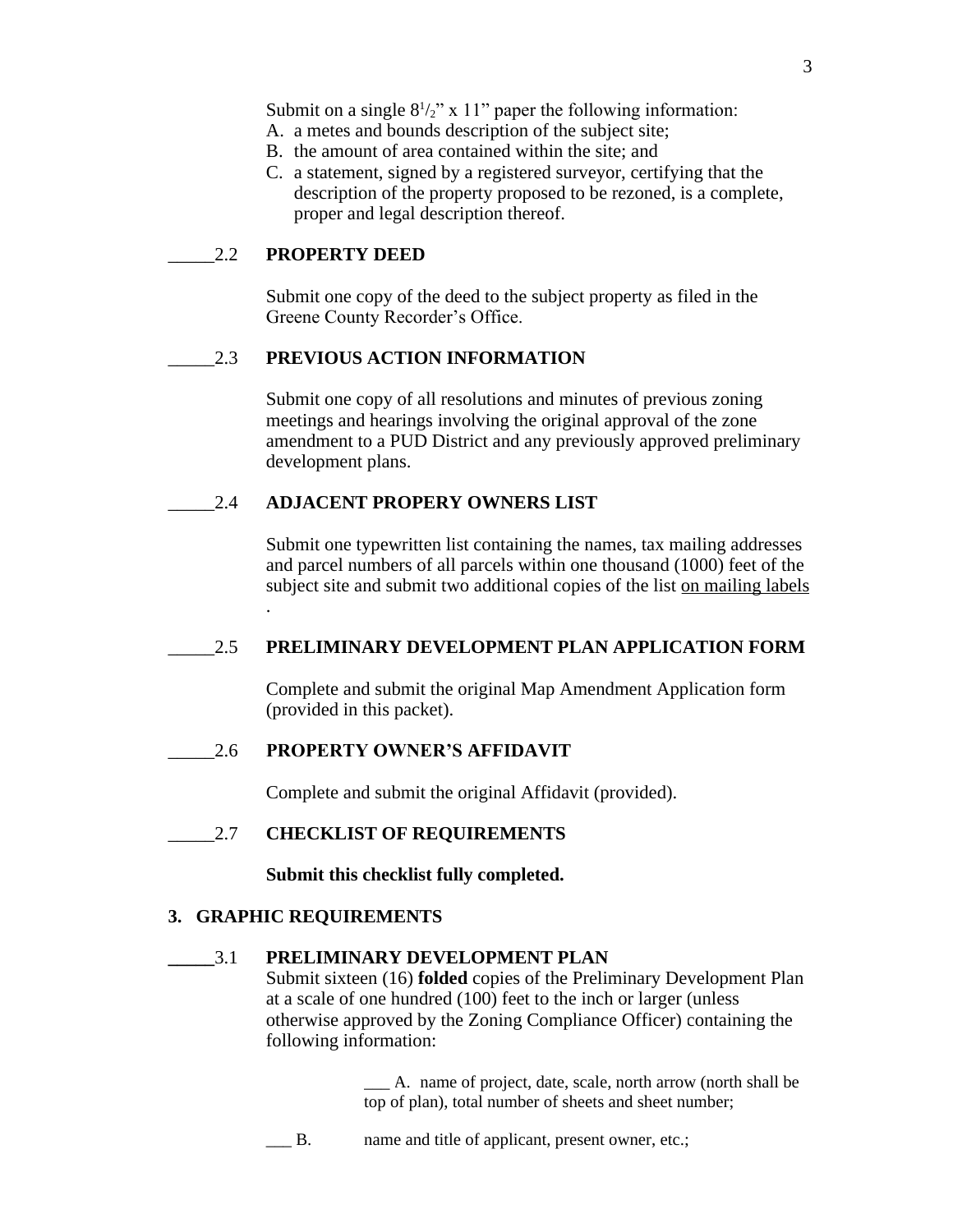\_\_\_ C. vicinity map that identifies the site with reference to surrounding areas and to existing street locations;

D. summary table indicating existing and proposed uses of facilities, proposed parking spaces, parking spaces required by the Zoning Resolution, floor areas and seating capacity (where applicable);

E. zone of entire site, site (net) area excluding existing streets and rights-of-way;

\_\_\_ F. existing property lines, right-of-way and utility easements for the entire tract and each parcel involved;

G. location of existing zone boundaries of property and up to 200 feet outside subject site;

\_\_\_ H. existing contour lines (dashed) at five feet intervals or less on site and 200 feet beyond (use two feet intervals where necessary to determine storm drainage) indicate source and date of data;

\_\_\_\_ I. front, side, and rear yard setbacks for all structures and parking areas;

\_\_\_\_ J. the use and approximate location of existing structures, pavements, sanitary and storm sewers, sidewalks and curbs, and other physical and natural features; structures to be demolished shown in dashed lines;

\_\_\_\_ K.base mapping of the property showing the physical features (general topography, drainage ways and water bodies, etc.) and existing land uses;

\_\_\_\_ L. boundaries of the tract to be developed on a planned unit basis;

\_\_\_\_ M. highways and streets in the vicinity of the tract, and ingress and egress to the tract;

\_\_\_\_ N.location of different general land use areas proposed to be developed;

\_\_\_\_ O.proposed density levels of each residential area and acreage in square feet of business uses;

P. proposed treatment of existing topography, drainage ways and tree cover;

\_\_\_\_ Q. proposed general location of major vehicular circulation, showing how the circulation pattern relates to the primary and secondary road alignments designated on the Greene County Thoroughfare Plan;

\_\_\_\_ R.location of schools, parks, and other community facility sites, if any;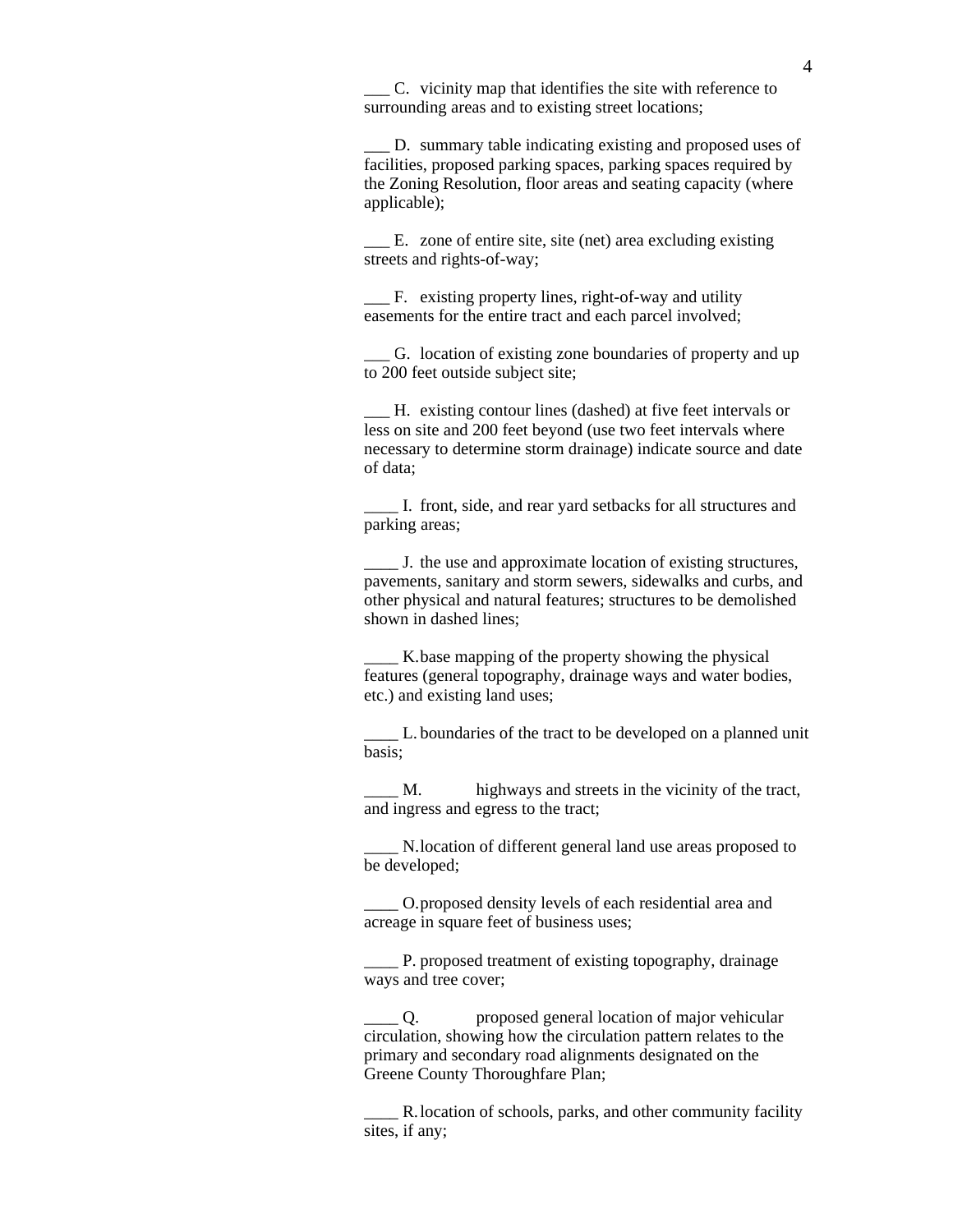S. location of any school or fire station sites, if either are required by the Zoning Commission;

T. time schedule of the projected development, if the total land holding is to be developed in stages, or if construction is to extend beyond a two year time period;

U.an open space plan, indicating how the open space requirement is being met;

U. For an R-PUD the base mapping of the property should indicate slopes greater than 15% by shading, designated wetlands, floodways, and 100-year floodplain areas and a chart identifying associated acreages should be provided; in addition, the total developable area of site (AD as defined in 6.05 (2) of the Sugarcreek Township Zoning Resolution) should be provided;

V. For an R-PUD the BZC's decision on the Concept Plan, if applicable.

#### \_\_\_\_\_3.2 **REDUCED PRELIMINARY DEVELOPMENT PLAN** Submit one (1) copy of the preliminary development plan reduced to an 11" x 17" maximum sheet of paper. The information contained on the reduced version of the plan shall be the same as that which is required above.

INFORMATION SUBMITTED SHALL BE ASSUMED TO BE CORRECT AND APPLICANT AND/OR AGENT SHALL ASSUME RESPONSIBILITY FOR ANY ERRORS AND/OR INACCURACIES RESULTING IN AN IMPROPER APPLICATION.

**Signature of person preparing this checklist Phone Number Date Submitted (Applicant or Representative)**

**Printed name of person preparing this checklist**

## APPLICATION FOR PRELIMINARY DEVELOPMENT PLANS SUGARCREEK TOWNSHIP ZONING OFFICE 2090 Ferry Road, Bellbrook, Ohio 45305 Telephone: (937) 848-8426

## **FOR SUGARCREEK TOWNSHIP ZONING OFFICE USE ONLY:**

CASE #:  $\blacksquare$ 

FEE DECEIDT  $\#$ .  $\qquad \qquad$  DECEIVED BY: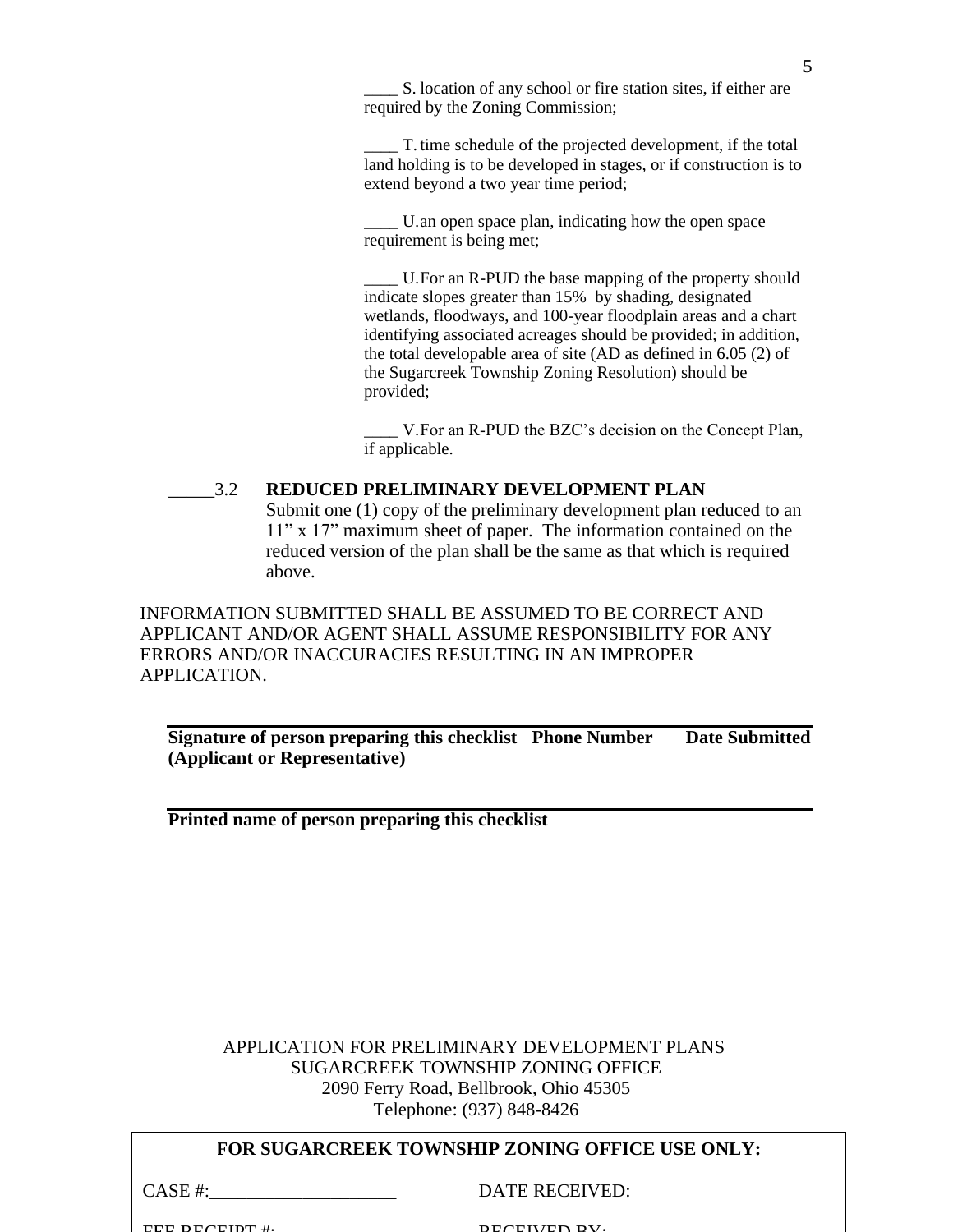NOTE: THIS APPLICATION MUST BE TYPEWRITTEN OR PRINTED CLEARLY – USE ADDITIONAL SHEETS IF NECESSARY.

NAME OF APPLICANT \_\_\_\_\_\_\_\_\_\_\_\_\_\_\_\_\_\_\_\_\_\_\_\_\_\_\_\_\_\_\_\_\_\_\_\_\_\_\_\_\_\_\_\_\_\_\_\_\_\_

ADDRESS \_\_\_\_\_\_\_\_\_\_\_\_\_\_\_\_\_\_\_\_\_\_\_\_\_\_\_\_\_\_\_\_\_\_\_\_\_\_\_\_\_\_\_\_\_\_\_\_\_\_\_\_\_\_\_\_\_\_\_\_\_

CITY/STATE/ZIP \_\_\_\_\_\_\_\_\_\_\_\_\_\_\_\_\_\_\_\_\_\_\_\_\_\_\_\_\_\_\_\_\_\_\_\_\_\_\_\_\_\_\_\_\_\_\_\_\_\_\_\_\_\_\_\_

PHONE NO. \_\_\_\_\_\_\_\_\_\_\_\_\_\_\_\_\_\_\_\_\_\_\_\_\_\_\_ FAX NO. \_\_\_\_\_\_\_\_\_\_\_\_\_\_\_\_\_\_\_\_\_\_\_\_

EMAIL ADDRESS \_

OWNER NAME, OWNER ADDRESS AND PARCEL NUMBER OF EACH PROPERTY WHICH IS REQUESTED FOR PRELIMINARY DEVELOPMENT PLAN APPROVAL:

| <b>PROPERTY OWNER NAME</b> | <b>PROPERTY OWNER ADDRESS</b> | <b>PARCEL NUMBER</b> |
|----------------------------|-------------------------------|----------------------|
|                            |                               |                      |
|                            |                               |                      |
|                            |                               |                      |
|                            |                               |                      |
|                            |                               |                      |
|                            |                               |                      |

**REQUEST ZONE DISTRICT CHANGE FROM \_\_\_\_\_ TO \_\_\_\_\_ TOTAL ACRES\_\_\_\_\_\_\_**

(MY) (OUR) INTEREST IN THE PROPERTY TO BE RECLASSIFIED IS AS:

| <b>OWNER</b> | <b>AGENT</b> | <b>LESSEE</b> | <b>OPTIONEEE</b> |
|--------------|--------------|---------------|------------------|
|              |              |               |                  |

| $\lambda$ DDI IO $\lambda$ $\lambda$ ID<br>N<br>$\mathbf{\Lambda}$<br>A1L1 |  |
|----------------------------------------------------------------------------|--|
|                                                                            |  |

Signature Address Phone Number

OWNER(S) \_\_\_\_\_\_\_\_\_\_\_\_\_\_\_\_\_\_\_\_\_\_\_\_\_\_\_\_\_\_\_\_\_\_\_\_\_\_\_\_\_\_\_\_\_\_\_\_\_\_\_\_\_\_\_\_\_\_\_\_

\_\_\_\_\_\_\_\_\_\_\_\_\_\_\_\_\_\_\_\_\_\_\_\_\_\_\_\_\_\_\_\_\_\_\_\_\_\_\_\_\_\_\_\_\_\_\_\_\_\_\_\_\_\_\_\_\_\_\_\_ Signature Address Phone Number

## **PROPERTY OWNER'S AFFIDAVIT**

STATE OF OHIO COUNTY OF GREENE